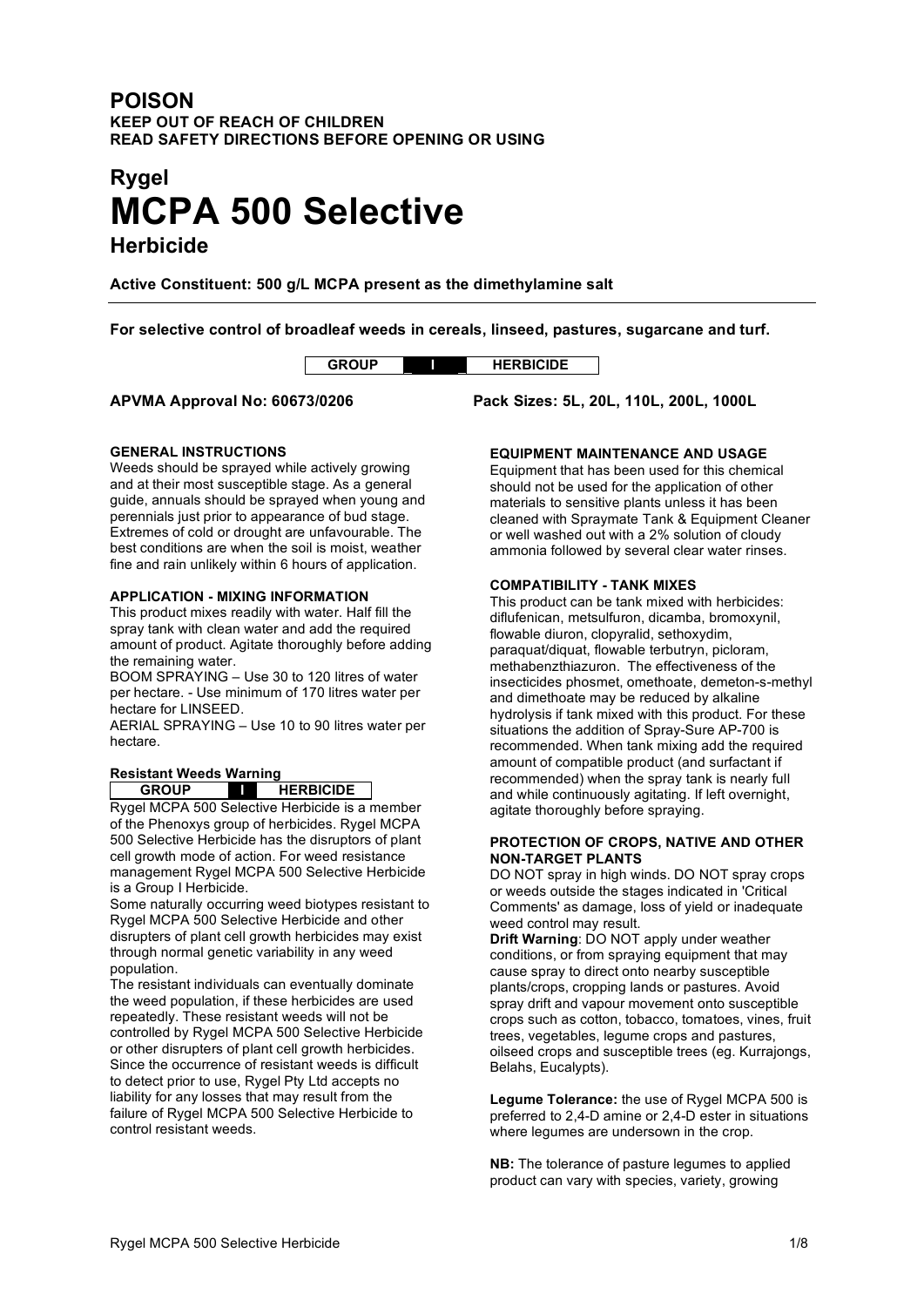conditions, stage of growth and companion crop cover. DO NOT spray cereal crops undersown with lucerne as damage may result.

#### **PROTECTION OF LIVESTOCK**

Low hazard to bees. May be applied at any time as recommended in the Directions for Use.

## **PROTECTION OF WILDLIFE, FISH, CRUSTACEANS AND ENVIRONMENT**

DO NOT contaminate dams, rivers or streams with the product or used container.

# **STORAGE AND DISPOSAL**

**(5L, 20L, 200L only)**

Store in the closed, original container in a dry, cool, well ventilated area. Do not store for prolonged periods in direct sunlight.

Triple or preferably pressure rinse containers before disposal. Add rinsings to spray tank. Do not dispose of undiluted chemicals on site. If recycling, replace cap and return clean containers to recycler or designated collection point.

If not recycling, break, crush or puncture and bury empty containers in a local authority landfill. If no landfill is available, bury the containers below 500 mm in a disposal pit specifically marked and set up for this purpose clear of waterways, desirable vegetation and tree roots. Empty containers and product should not be burnt.

**For refillable containers (100L only):** Store in the closed, original container in a dry, cool, well ventilated area. Do not store for prolonged periods in direct sunlight. Empty containers fully into application equipment. Close all valves and return to point of supply for refill or storage.

#### **110L Mini Bulk Returnable Container**

Store the original sealed 110L container in a cool, well-ventilated area. Do not store for prolonged periods in direct sunlight. Do not tamper with the MicroMatic valve or the security seal. Do not contaminate the container with water or any other foreign matter.

After each use of the product ensure the MicroMatic coupler, delivery system and hoses are disconnected, triple rinse with clean water and drained accordingly. When the contents of the 110L container have been used, please return the empty container to the point of purchase. The 110L container remains the property of Rygel Australia Pty Ltd.

## **SAFETY DIRECTIONS**

Harmful if swallowed. Attacks eyes. Will irritate the skin. When opening the container, preparing spray and using spray wear cotton overalls buttoned to the neck and wrist and washable hat, elbow length PVC gloves and goggles. If product on skin immediately wash area with soap and water. If product or spray in eyes, wash out immediately with water. After use and before eating, drinking or smoking, wash hands, arms and face thoroughly with soap and water. After each day's use, wash gloves, goggles and contaminated clothing.

#### **FIRST AID**

If poisoning occurs, contact a Doctor or Poisons Information Centre (Tel: Australia 13 11 26).

#### **MATERIAL SAFETY DATA SHEET**

Additional information is listed in the Material Safety Data Sheet that can be obtained from the supplier.

#### **CONDITIONS OF SALE**

The use of Rygel MCPA 500 Selective Herbicide being beyond the control of the manufacturer, no warranty expressed or implied is given by Rygel Australia Pty Ltd regarding its suitability, fitness or efficiency for any purpose for which it is used by the buyer, whether in accordance with the directions or not and Rygel Australia Pty Ltd accepts with no responsibility for any consequences whatsoever resulting from the use of this product.

#### **In an Emergency Dial 000 Police or Fire Brigade**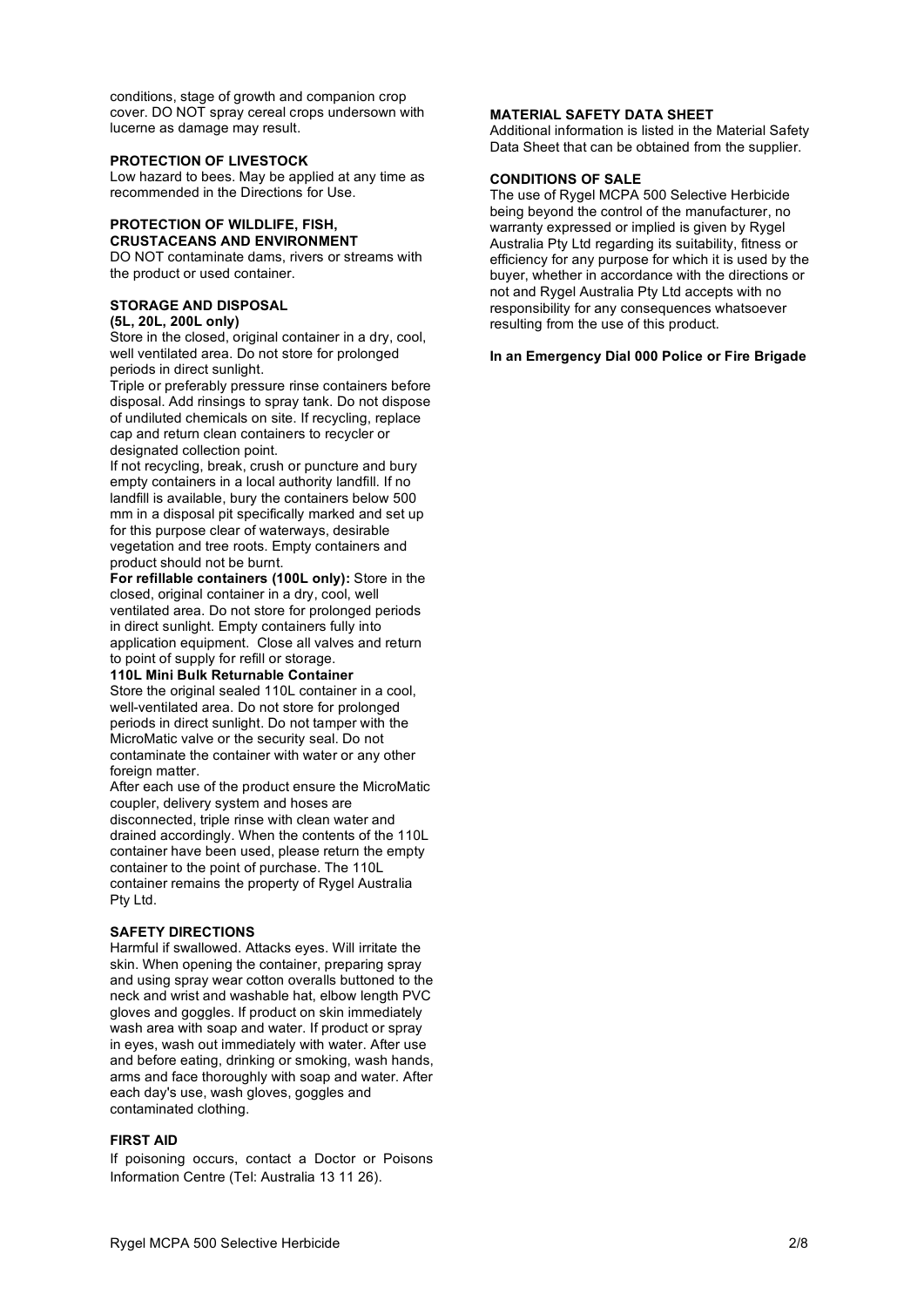# **DIRECTIONS FOR USE**

**RESTRAINTS**: DO NOT apply if crop or weeds are stressed due to dry or excessively moist conditions. DO NOT apply if rain is likely within 6 hours.

# **1. FIELD CROPS**

| <b>Situation</b><br>& Crop                  | <b>Weeds Controlled</b>                                                                                                                                                                                                                      | <b>State</b>               | Rate<br>Volume/ha                                       | <b>Critical Comments</b>                                                                                                                                                                                                                                                                                                                                                  |  |  |  |  |
|---------------------------------------------|----------------------------------------------------------------------------------------------------------------------------------------------------------------------------------------------------------------------------------------------|----------------------------|---------------------------------------------------------|---------------------------------------------------------------------------------------------------------------------------------------------------------------------------------------------------------------------------------------------------------------------------------------------------------------------------------------------------------------------------|--|--|--|--|
| Wheat,<br>Barley,<br>Oats,                  | Refer to Weed Table                                                                                                                                                                                                                          | SA,<br>Tas<br>only         | 700mL-2.1L                                              | Apply through the tillering stage after the crop plants<br>have 5 leaves and before they commence jointing.                                                                                                                                                                                                                                                               |  |  |  |  |
| <b>Triticale</b>                            |                                                                                                                                                                                                                                              | Qld<br>only                |                                                         | Apply from early tillering (4 to 5 fully emerged main<br>stem leaves plus one or more tillers) until before the<br>boot stage (visible swelling of the head at the top of<br>the main stem).                                                                                                                                                                              |  |  |  |  |
|                                             |                                                                                                                                                                                                                                              | NSW,<br><b>ACT</b><br>only |                                                         | Apply 700mL rate after crop has reached 5 leaf stage<br>and weeds marked E in Weed Table have 3-6 leaves.<br>Higher rate after the first node can be felt at the base<br>of a tiller and before swelling of the head can be felt in<br>a tiller.                                                                                                                          |  |  |  |  |
|                                             |                                                                                                                                                                                                                                              | Vic only                   | 700mL -<br>1.5L                                         | Apply 700mL rate after crop has reached 2-3 leaf<br>stage and weeks marked E in Weed Table have 2-4<br>leaves. Higher rate after the crop plants have 5<br>leaves, to fully tillered.                                                                                                                                                                                     |  |  |  |  |
|                                             |                                                                                                                                                                                                                                              | WA<br>only                 | 900mL - 2L                                              | Apply to crop from 5 leaf to Flag leaf emergence.<br>(Zadoks 15-37)                                                                                                                                                                                                                                                                                                       |  |  |  |  |
| Wheat,<br>Barley,<br>Triticale,<br>Cereals, | Capeweed, Double<br>Gee, Erodium,<br>Mustard, Rapistrum,<br>Wild Turnip, Wild                                                                                                                                                                | WA<br>only                 | 400mL plus<br>350mL<br>diuron<br>(500g/L)<br>500mL plus | CROP: 3-4 leaf stage (Zadoks 13-14)                                                                                                                                                                                                                                                                                                                                       |  |  |  |  |
| Rye                                         | Radish                                                                                                                                                                                                                                       |                            | 400mL<br>diuron<br>(500g/L)                             | CROP: 4-5 leaf stage (Zadoks 14-15)<br>Apply by aircraft or boom with 20-100L/ha water,<br>when most weeds have germinated and are in 2-5<br>leaf stage. Crop and weeds should be dry at time of<br>application. Some temporary yellowing of crop may<br>occur after application. Undersown sub-clovers may<br>be slightly retarded. DO NOT apply to undersown<br>medics. |  |  |  |  |
|                                             | Amsinckia (Yellow<br>Burr) Capeweed,<br>Charlock, Deadnettle,<br>Double Gee, (Spiny<br>Emex, Three Comer<br>Jack), Erodium spp,<br>Mustard, Turnip<br>Weed, White<br>Ironweed (Corn<br>Gromwell, Sheep<br>Weed), Wild Radish,<br>Wild Turnip | NSW,<br>ACT,<br>Vic only   | 500mL plus<br>500mL<br>diuron<br>(500g/L)               | Apply by boom spray or aircraft when the crop is at<br>the 3-5 leaf stage (NSW) and SA only) and 5 leaf<br>stage (Vic only). Weeds must be in the 2-5 leaf stage.<br>Do not apply to undersown medic or lucerne. Do not<br>use on Kamilaroi, Kite, Olympic or Shortim Wheat.                                                                                              |  |  |  |  |
|                                             | Capeweed, Mustard,<br>Three Corner Jack,<br>Turnip Weed, Wild<br>Radish, Wild Turnip,<br>Wards Weed,<br>Common Ice Plant,<br>Pimpernel                                                                                                       | SA only                    | 350mL plus<br>500mL<br>diuron<br>(500g/L)               | Do not use on very light sandy soils.                                                                                                                                                                                                                                                                                                                                     |  |  |  |  |
| Wheat,<br>Barley Oats,                      | <b>Soldier Thistle</b>                                                                                                                                                                                                                       | SA only                    | 700mL plus<br>200mL                                     | Apply to crop at tillering stage after the crop has 5<br>eaves and before the crop commences jointing.                                                                                                                                                                                                                                                                    |  |  |  |  |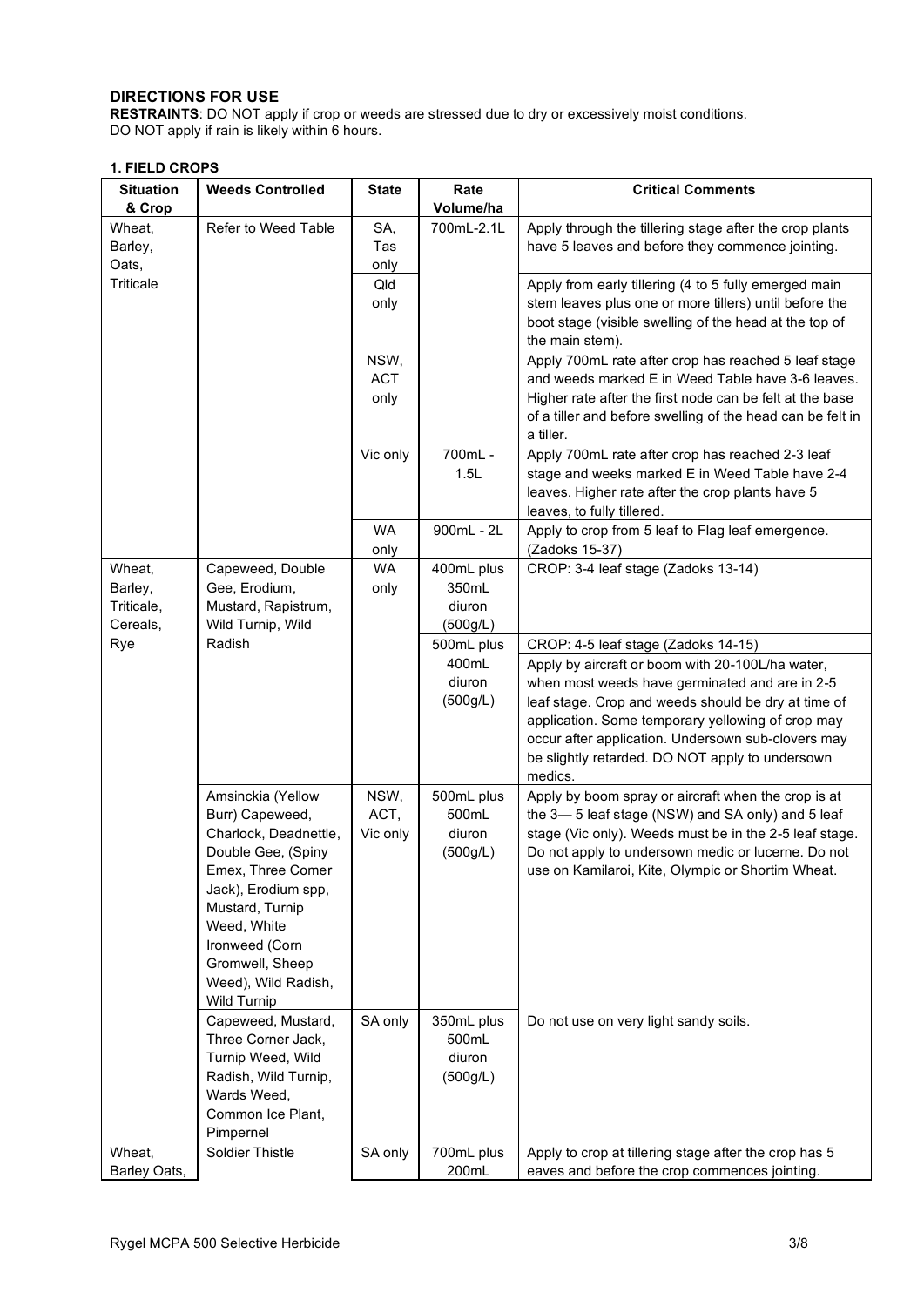| <b>Situation</b>  | <b>Weeds Controlled</b> | <b>State</b> | Rate                  | <b>Critical Comments</b>                                                                                           |
|-------------------|-------------------------|--------------|-----------------------|--------------------------------------------------------------------------------------------------------------------|
| & Crop            |                         |              | Volume/ha             |                                                                                                                    |
| Triticale         |                         |              | clopyralid            |                                                                                                                    |
|                   | Skeleton Weed           |              | 700mL plus            | Apply to rosettes from 5-15cm diameter when the                                                                    |
|                   |                         |              | 500mL<br>clopyralid   | crop is between the 5 leaf and late tillering growth                                                               |
|                   |                         |              |                       | stages. It is essential that all the Skeleton Weed is<br>emerged and minimum of 5cm diameter, which is             |
|                   |                         |              |                       | usually not before August. This rate will provide                                                                  |
|                   |                         |              |                       | control of Skeleton Weed until harvest and will                                                                    |
|                   |                         |              |                       | substantially reduce seed numbers the following                                                                    |
|                   |                         |              |                       | season.                                                                                                            |
| <b>Field Peas</b> | Prickly Lettuce         | NSW,         | Weed                  | FIELD PEAS: Apply early post-emergence after the                                                                   |
|                   | (Lactuca serriola)      | Vic,         | Stage:                | third node stage and before the start of flowering.                                                                |
|                   |                         | Tas,         | 4 leaf                | Warning: Field peas grown on high pH soils in the                                                                  |
|                   |                         | SA only      | 125mL plus            | presence of free lime may be less tolerant to Rygel<br>Diflufenican.                                               |
|                   |                         |              | 125mL of              | <b>APPLICATION AND WEED CONTROL Apply when</b>                                                                     |
|                   |                         |              | Rygel<br>Diflufenican | weeds are actively growing. For optimum results                                                                    |
|                   |                         |              | Weed                  | apply 4 to 6 weeks post-sowing.                                                                                    |
|                   |                         |              | Stage:                | Application beyond 8 weeks post-sowing may result in                                                               |
|                   |                         |              | 6 leaf                | reduced levels of weed control. In most situations the<br>rate specified for each weed size will give satisfactory |
|                   |                         |              | 150mL plus            | control. Under certain conditions such as:                                                                         |
|                   |                         |              | 150mL of              | • high crop and weed density,                                                                                      |
|                   |                         |              | Rygel                 | · late season germinations,                                                                                        |
|                   |                         |              | Diflufenican          | • abnormal weed growth (including early flowering);                                                                |
|                   | Charlock (Wild          |              | Weed                  | higher rates of product (up to the maximum rate of                                                                 |
|                   | Mustard) (Sinapis       |              | Stage:                | application specified for that weed) may be required.                                                              |
|                   | arvensis)               |              | 4 leaf<br>125mL plus  |                                                                                                                    |
|                   |                         |              | 125mL of              | Rygel Diflufenican will not effectively control;                                                                   |
|                   |                         |              | Rygel                 | • regrowth of suppressed weeds,                                                                                    |
|                   |                         |              | Diflufenican          | • transplanted weeds,                                                                                              |
|                   |                         |              | Weed                  | • regrowth from rhizomes or roots,                                                                                 |
|                   |                         |              | Stage:                | • weeds growing under stress from previous herbicide                                                               |
|                   |                         |              | 6 leaf                | applications.                                                                                                      |
|                   |                         |              | 150mL plus            |                                                                                                                    |
|                   |                         |              | $150mL$ of            |                                                                                                                    |
|                   |                         |              | Rygel                 |                                                                                                                    |
|                   |                         |              | Diflufenican          |                                                                                                                    |
| Linseed           | Refer to Weed Table     | Qld          | 700mL -               | Apply when crop is 10-15cm tall with at least 170L/ha<br>of water. Do not spray after buds appear. Some            |
|                   |                         | only<br>NSW, | 2.1L<br>$700mL -$     | wilting effect may be seen following application but                                                               |
|                   |                         | ACT,         | 1.1L                  | crop usually recovers quickly.                                                                                     |
|                   |                         | Vic,         |                       | Do not apply by aircraft.                                                                                          |
|                   |                         | SA,          |                       |                                                                                                                    |
|                   |                         | Tas          |                       |                                                                                                                    |
|                   |                         | only         |                       |                                                                                                                    |
| Sugar Cane        | Blue Top, Chinese       | Qld          | 1.4L                  | POST EMERGENT: Apply as a directed inter-row                                                                       |
|                   | Burr, Flannel Weed,     | only         |                       | spray. Do not exceed rates with phenoxy sensitive                                                                  |
|                   | Gambia Pea, Bell        |              |                       | varieties.                                                                                                         |
|                   | Vine, Streaked Rattle   |              |                       |                                                                                                                    |
|                   | Pod, Bindweed, Pink     |              |                       |                                                                                                                    |
|                   | Convolvulus, Cupids     |              |                       |                                                                                                                    |
|                   | Flower, Merremia        |              |                       |                                                                                                                    |
|                   | Vine, Morning Glory     |              |                       |                                                                                                                    |
|                   | As above plus Fat       |              | 2.1L                  |                                                                                                                    |
|                   | Hen, Noogoora Burr      |              |                       |                                                                                                                    |
|                   | All of the above        |              | 10L                   | PRE-EMERGENT: Apply over the row in a 45cm                                                                         |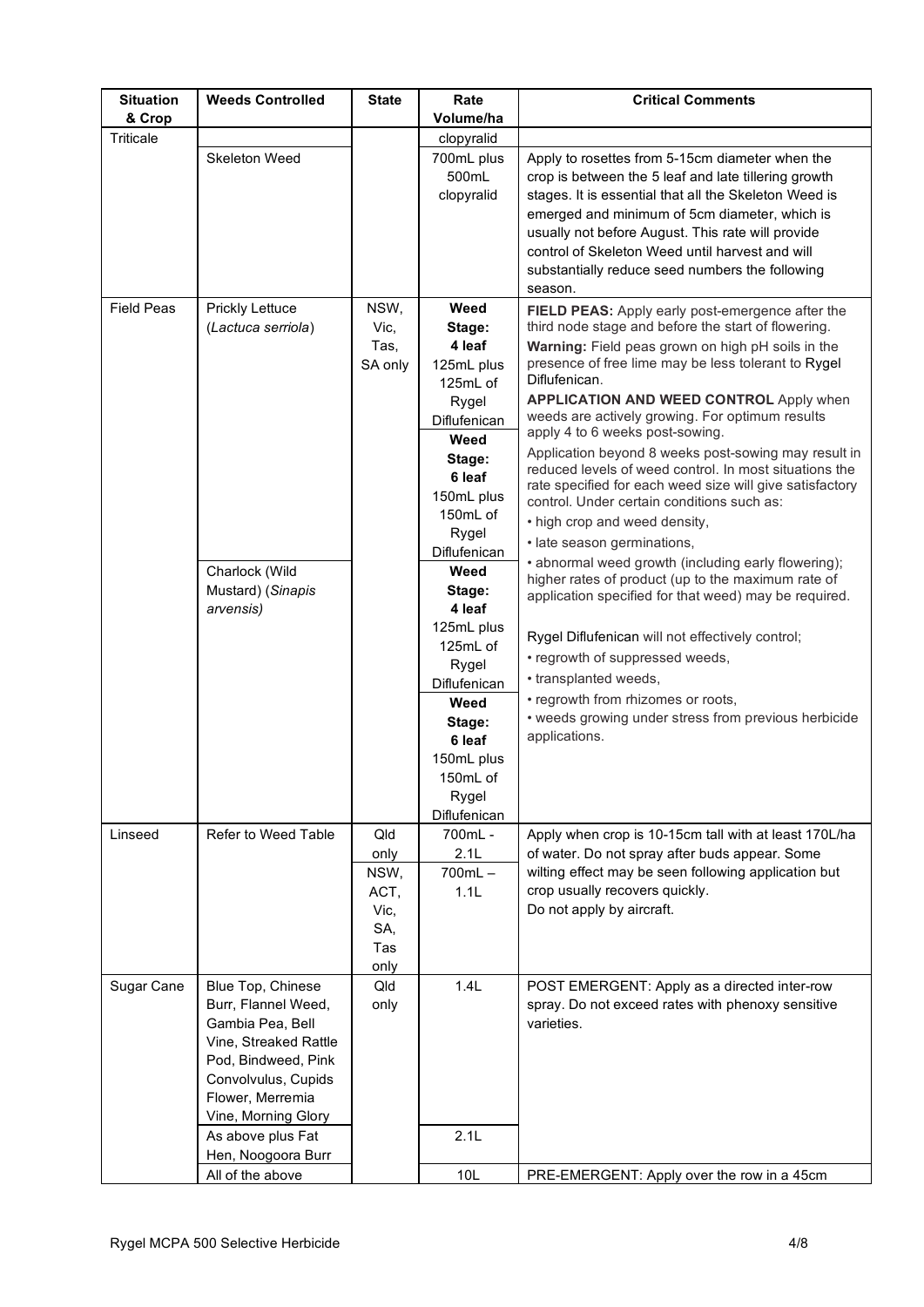| <b>Situation</b><br>& Crop | <b>Weeds Controlled</b> | <b>State</b> | Rate<br>Volume/ha | <b>Critical Comments</b>          |
|----------------------------|-------------------------|--------------|-------------------|-----------------------------------|
|                            |                         |              |                   | band within 24 hours of planting. |
| Flax                       | Refer to Weed Table     | Vic.         | 490 mL            | Apply to crop when 8-20cm high.   |
|                            |                         | Tas          |                   |                                   |
|                            |                         | only         |                   |                                   |

# **2. PASTURES, SEED CROPS & TURF**

| <b>Situation</b>                           | <b>Weeds Controlled</b>                                                                                                                                                           | <b>State</b>                                     | Rate                                                   | <b>Critical Comments</b>                                                                                                                                                                                                                                                                                                                                                        |
|--------------------------------------------|-----------------------------------------------------------------------------------------------------------------------------------------------------------------------------------|--------------------------------------------------|--------------------------------------------------------|---------------------------------------------------------------------------------------------------------------------------------------------------------------------------------------------------------------------------------------------------------------------------------------------------------------------------------------------------------------------------------|
| & Crop                                     |                                                                                                                                                                                   |                                                  | Volume/ha                                              |                                                                                                                                                                                                                                                                                                                                                                                 |
| Grass<br>Pastures                          | Refer to Weed Table                                                                                                                                                               | All<br><b>States</b>                             | 700mL - 4L                                             | Apply to established grass-based pastures. Damage<br>may occur to Legumes if present. See "Legume<br>Tolerance." NOTE: Capeweed, Paterson's Curse and<br>Variegated Thistle may be poisonous to stock after<br>spraying.                                                                                                                                                        |
|                                            | Salvation Jane                                                                                                                                                                    | SA only                                          | 1L plus<br>400mL<br>diuron<br>(500g/L)                 | Use this mixture only if spraying is delayed until early<br>Winter. Rosettes should not exceed 20cm diameter.                                                                                                                                                                                                                                                                   |
|                                            | Soldier Thistle                                                                                                                                                                   | SA only                                          | 700mL -<br>2.1L                                        | Use low rate on seedlings, with no more than 2 true<br>leaves. Use 100 litres of water for best results. If<br>clover is present do not exceed 600mL.                                                                                                                                                                                                                           |
|                                            | Seedling and<br>established<br>Horehound                                                                                                                                          | NSW,<br><b>ACT</b><br>only                       | 3L                                                     | Apply in Autumn when Horehound plants are at the<br>seedling stage. If sub clover or medic plants are<br>present they will be damaged by this application.                                                                                                                                                                                                                      |
| <b>Grass Seed</b><br>Crops                 | Refer to Weed Table                                                                                                                                                               | Qld,<br>SA,<br>Tas,<br>Vic,<br><b>WA</b><br>only | 700mL - 4L                                             | Apply to established grass seed crops.                                                                                                                                                                                                                                                                                                                                          |
| Sub Clover<br>Seed Crops                   | Refer to Weed Table                                                                                                                                                               | Vic, SA<br>only                                  | 700mL -<br>1.5L                                        | Do not exceed rate specified. Spray in Autumn &<br>early Winter.                                                                                                                                                                                                                                                                                                                |
| Pastures -<br>Spray/<br>Graze<br>Technique | Caltrop, Capeweed,<br>Charlock, Mustards,<br>Paterson's Curse,<br>Shepherd's Purse,<br>Saffron, Slender,<br>Spear or Variegated<br>Thistle, Turnip Weed,                          | NSW,<br>ACT,<br>Vic<br>only<br>Tas<br>only       | 350mL -<br>1.4L<br>700mL                               | Spray actively growing 6-8 weeks old weeds.<br>Introduce stock 7-10 days after spraying, preferably<br>sheep as cattle are less effective. Use stocking rate at<br>least 5 times heavier than normal until weeds have<br>been reduced but before survival of desirable pasture<br>species is threatened. Lucerne and medics may be<br>damaged and should be grazed short before |
|                                            | Wild Radish, Wild<br>Turnip                                                                                                                                                       |                                                  |                                                        | spraying. Refer "Legume Tolerance." Precaution: An<br>increased quantity of poisonous plants may be eaten                                                                                                                                                                                                                                                                       |
|                                            | Refer to Weed Table                                                                                                                                                               | <b>WA</b><br>only                                | 925mL -<br>1.85L                                       | by stock using Spray/Graze, eg. Caltrop, Capeweed,<br>Paterson's Curse and Variegated Thistle and deaths                                                                                                                                                                                                                                                                        |
|                                            | Capeweed,<br>Dandelion, Seedling<br>Dock, Three Corner<br>Jack, Geranium,<br>Erodium, Mustard,<br>Annual Thistles,<br>Turnip Weed, Wild<br>Radish, Wild Turnip<br>Soldier Thistle | SA only                                          | 500mL<br>600mL                                         | could result from causes such as nitrate poisoning.<br>With Paterson's Curse preferably graze stock soon<br>destined for slaughter and avoid extended periods of<br>grazing. Avoid grazing with young or breeding stock.<br>Do not graze horses or pigs on Paterson's Curse.<br>Observe Withholding Period of at least 7 days after<br>spraying.                                |
| Turf                                       | Refer to Weed Table                                                                                                                                                               | All<br><b>States</b>                             | 500mL or<br>5mL per 100<br>sq. metres<br>1.4 - 2.8L or | Newly laid - Delay until well established or at least two<br>months old. Apply in high volume to actively growing<br>weeds.<br>See "Legume Tolerance". Buffalo grass is more easily<br>damaged than other grasses                                                                                                                                                               |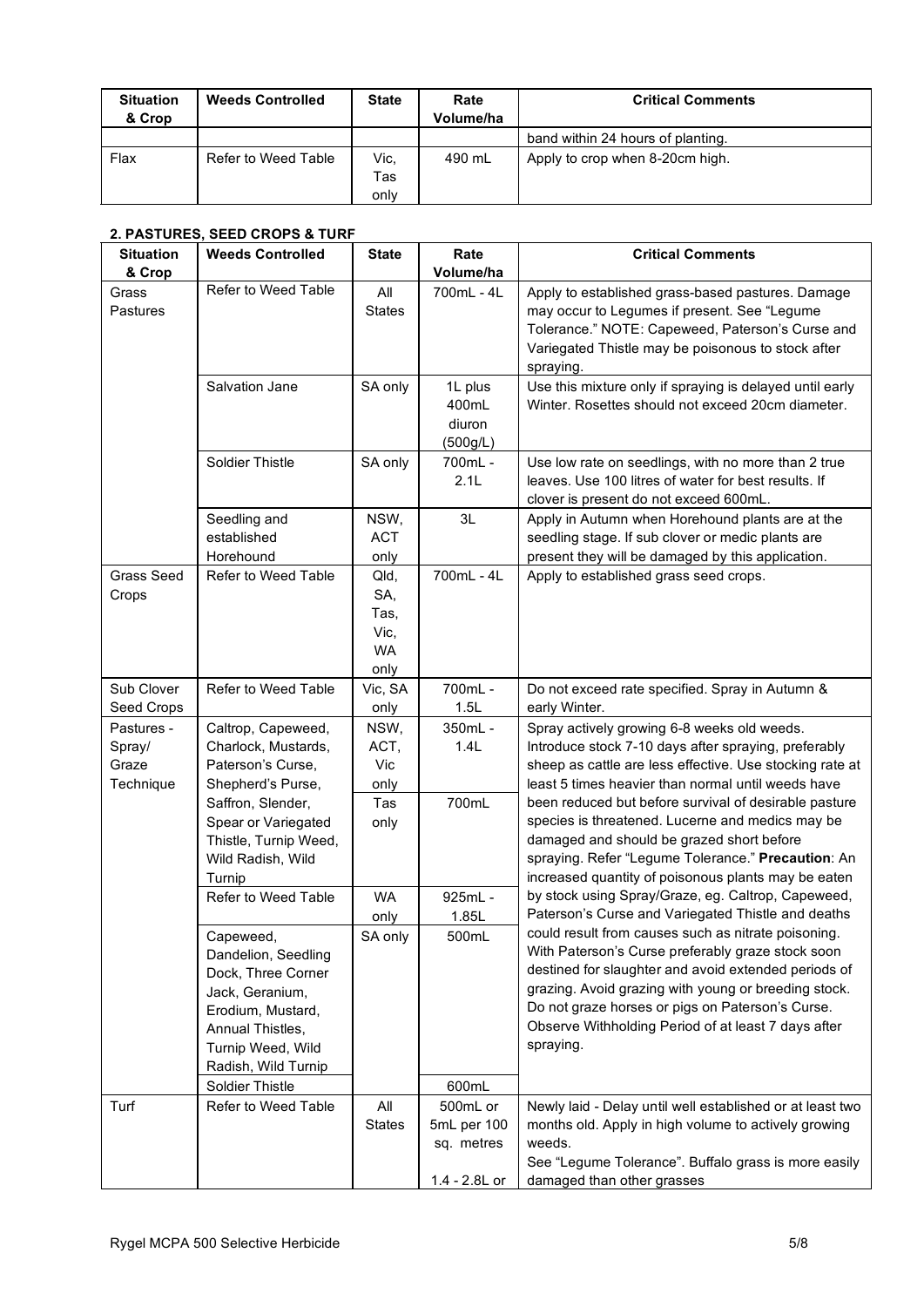| <b>Situation</b> | <b>Weeds Controlled</b> | <b>State</b> | Rate        | <b>Critical Comments</b>                               |
|------------------|-------------------------|--------------|-------------|--------------------------------------------------------|
| & Crop           |                         |              | Volume/ha   |                                                        |
|                  |                         |              | 14 - 28mL   | Established - Apply in high volume to actively growing |
|                  |                         |              | per 100 sq. | weeds. Do not mow for 2 days before application.       |
|                  |                         |              | metres      | Some transitory damage may occur to fine turf          |
|                  |                         |              |             | grasses and strawberry clover. See "Legume"            |
|                  |                         |              |             | Tolerance". Buffalo grass is more easily damaged       |
|                  |                         |              |             | than other grasses.                                    |

#### **3. SPOT SPRAYING**

| <b>Situation</b> | <b>Weeds Controlled</b> | <b>State</b>  | <b>Mixing Rate / Critical Comments</b>                                       |
|------------------|-------------------------|---------------|------------------------------------------------------------------------------|
| High volume      | Refer to Weed Table     | All           | Add 1/10th of rate on Weed Table to 150 litres of water. Each 150            |
| spraying         |                         | <b>States</b> | litres of mix will cover $1000m^2$ (1/10th ha) e.g. if rate in Weed Table is |
|                  |                         |               | 1.4L, use 140mL/150L water.                                                  |
| Knapsack         |                         |               | Add 1/10th of rate on Weed Table to 150 litres of water. Each 150            |
| application      |                         |               | litres of mix will cover $100m^2$ (1/100th ha) e.g. if rate in Weed Table is |
|                  |                         |               | 1.4L, use 140mL/150L water.                                                  |

# **4. NON CROP AREAS, FALLOW LAND, INDUSTRIAL & COMMERCIAL AREAS, RIGHTS OF WAY**

| <b>Situation</b> | <b>Weeds Controlled</b> | <b>State</b>  | Rate       | <b>Critical Comments</b>                           |
|------------------|-------------------------|---------------|------------|----------------------------------------------------|
| & Crop           |                         |               | Volume/ha  |                                                    |
| Non Crop         | Refer to Weed Table     | All           | Refer to   | Apply at rates shown in Weed Table when weeds only |
| Areas,           |                         | <b>States</b> | Weed Table | are present and no crop or pasture is involved.    |
| Fallow           |                         |               |            |                                                    |
| Land.            |                         |               |            |                                                    |
| Industrial       |                         |               |            |                                                    |
| and              |                         |               |            |                                                    |
| Commercial       |                         |               |            |                                                    |
| Areas,           |                         |               |            |                                                    |
| Rights of        |                         |               |            |                                                    |
| Way              |                         |               |            |                                                    |

Not to be used for any purpose, or in any manner contrary to this label unless authorised under appropriate *legislation.*

#### **WITHHOLDING PERIOD: CEREALS, PASTURE - DO NOT GRAZE OR CUT FOR STOCK FOR 7 DAYS AFTER APPLICATION.**

## **HARVEST WITHHOLDING PERIOD: NOT REQUIRED WHEN USED AS DIRECTED**

#### **WEED TABLE**

Where weeds are to be sprayed in a crop or pasture, use only the rate given for the particular crop or situation indicated under the Directions for Use table. In most cases this will give control, however some hard to kill weeds or those in advanced stages of growth may only be suppressed. The rates listed in the Weed Table below are for use where weeds only are present and no crop or pasture is involved. Use at these rates in a crop or pasture other than for spot spraying may cause damage. This product should only be used in those States where a rate or range of rates is indicated for the particular weeds listed.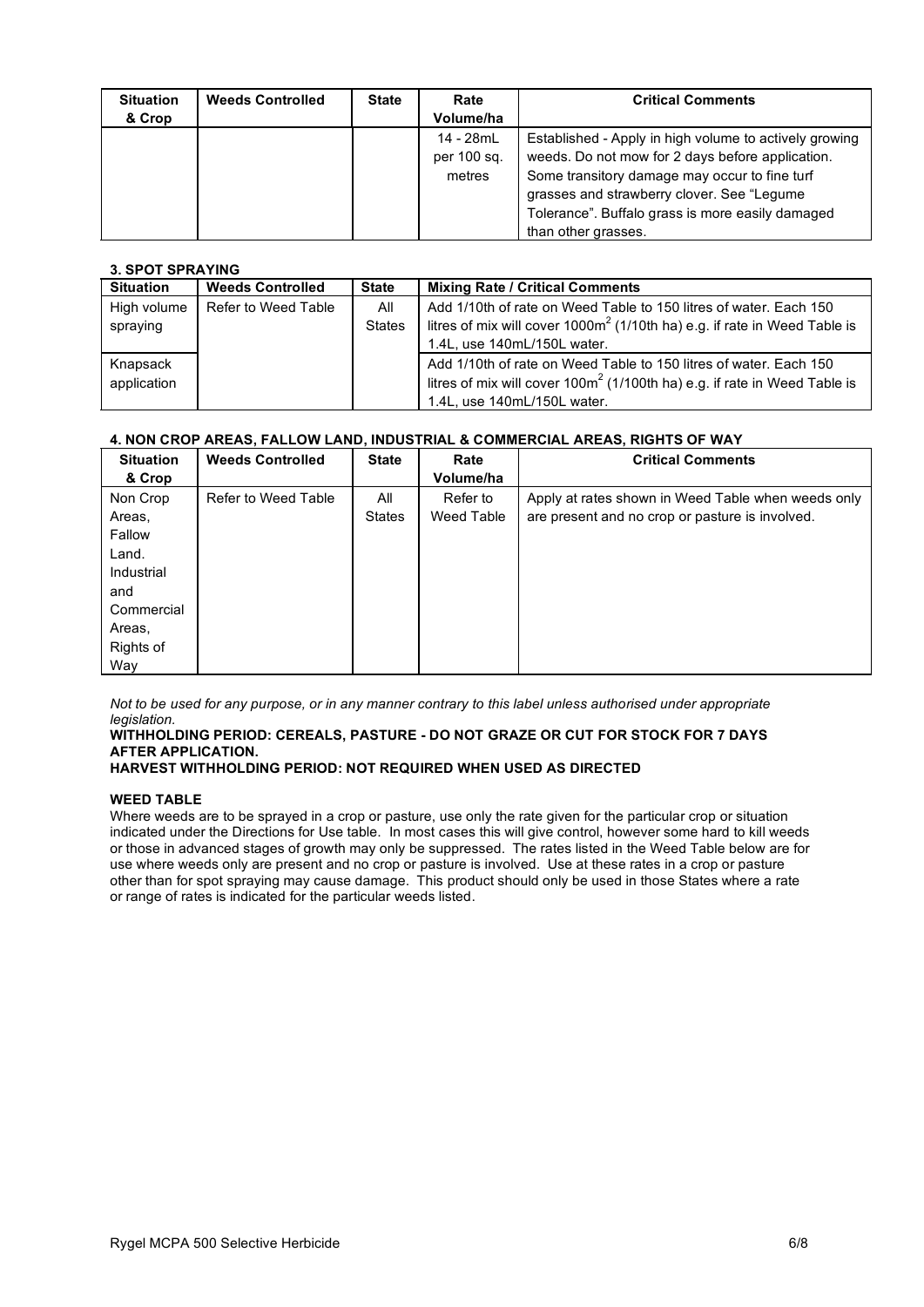# **APPLICATION RATE PER HECTARE**

\*E: refers to Critical Comments for Wheat, Barley, Oats, Triticale

| <b>Application Rate per Hectare</b> |                          |                          |                |                          |                              |                          |                                                                |  |
|-------------------------------------|--------------------------|--------------------------|----------------|--------------------------|------------------------------|--------------------------|----------------------------------------------------------------|--|
| Weeds<br><b>Controlled</b>          | <b>VIC</b>               | NSW,<br><b>ACT</b>       | <b>SA</b>      | <b>TAS</b>               | QLD                          | <b>WA</b>                | <b>Critical Comments</b>                                       |  |
| <b>Ball Mustard</b>                 | $\blacksquare$           |                          | 1.7L           | $\frac{1}{2}$            | $\frac{1}{2}$                | $\blacksquare$           | Apply at rosette stage                                         |  |
| <b>Bathurst Burr</b>                | 2L                       | $1-2L$                   | 2L             | 2L                       | 2L                           | $2L -$                   | Spray young seedlings only                                     |  |
| <b>Black Bindweed</b>               | $\blacksquare$           | $1.4 - 2L$               | $\overline{a}$ |                          | $1.4 - 2L$                   | $\blacksquare$           | Apply at young stage prior to<br>flowering                     |  |
| Californian Burr                    | $\blacksquare$           | $1-2L$                   | $\blacksquare$ | $2.2L -$                 | $\overline{\phantom{0}}$     | $\blacksquare$           | Spray young seedlings only                                     |  |
| Cape Tulip                          |                          |                          |                |                          |                              | 2L                       | Apply just prior to flowering. Gives<br>mild suppression only. |  |
| Capeweed                            | $\blacksquare$           | 2.1L                     | 2.1L           | 2.1L                     | 2.1                          | 2.1L                     | Apply at seedling stage                                        |  |
| <b>Carrot Weed</b>                  | 2L                       |                          |                |                          | 2L                           | $\blacksquare$           | Apply at seedling stage                                        |  |
| Charlock                            | 700m                     | 1L E                     | 700mL          | $1.2 -$                  | 700mL                        |                          | Spray up to rosette stage                                      |  |
|                                     | Ε                        |                          | Е              | 2L                       | Е                            |                          |                                                                |  |
| Cutleaf<br>Mignonette               |                          | $\blacksquare$           | 2.1L           |                          | $\frac{1}{2}$                | $\blacksquare$           | Apply at young rosette stage                                   |  |
| Dandelion                           | 2L                       | 2L                       | 2L             | 2L                       | 2L                           | 2L                       | Apply at young rosette stage                                   |  |
| Deadnettle                          | $\blacksquare$           | 2.1L                     |                |                          | 2.1L                         | $\blacksquare$           | Moderately susceptible. Apply at                               |  |
|                                     |                          |                          |                |                          |                              |                          | seedling stage.                                                |  |
| <b>Docks</b>                        | 1.5L                     |                          | 2.1L           | 2.1L                     |                              | $\blacksquare$           | Apply at rosette stage and before                              |  |
|                                     |                          |                          |                |                          |                              |                          | flower heads emerge. Only the top                              |  |
|                                     |                          |                          |                |                          |                              |                          | growth of old established plants will<br>be affected.          |  |
| Fat Hen                             | 2L                       | $1-2L$                   |                | 2L                       | 2L                           |                          | Spray up to rosette stage.                                     |  |
| Fennell                             | 2.7L                     | 2.7L                     | 2.7L           | 2.7L                     | 2.7L                         | 2.7L                     | Apply at young stage                                           |  |
| <b>Field Bindweed</b>               | 2L                       | $\blacksquare$           | 2L             | 2L                       | 2L                           | 2L                       | Apply at bud stage, repeating over                             |  |
|                                     |                          |                          |                |                          |                              |                          | several seasons.                                               |  |
| <b>Field Cress</b>                  | $\overline{\phantom{a}}$ | -                        |                | 2.2L                     | $\qquad \qquad \blacksquare$ |                          | Apply at young stage                                           |  |
| Flatweed or<br>Catsear              |                          |                          |                | 2.2L                     | ÷,                           | 1.4L                     | Apply when weeds are 10-15cm<br>high                           |  |
| Fumitory (red)                      | 1.4L                     | 1.4L                     | 1.4L           | $\overline{a}$           | 1.4L                         | $\blacksquare$           | Apply at young stage prior to                                  |  |
|                                     |                          |                          |                |                          |                              |                          | flowering                                                      |  |
| <b>Hoary Cress</b>                  | 4.5L                     |                          | 2.1L           | $\overline{a}$           | 4.5L                         | $\blacksquare$           | Apply before flowering                                         |  |
| Horehound                           |                          | 3.0 <sub>L</sub>         | 2.1L           |                          |                              |                          | Apply at rosette stage                                         |  |
| <b>Hedge Mustard</b>                | 1.1L                     |                          | 700mL          | 700m                     | 700MI                        | 1.25L                    | Apply at rosette stage                                         |  |
|                                     | E                        |                          |                | L                        |                              |                          |                                                                |  |
| Hexham Scent or<br>Melilotus        | 1.5L                     | 1.2L                     | 1.4L           | $\overline{a}$           | 1.4L                         | $\blacksquare$           | Apply at young seedling stage                                  |  |
| Lesser<br>Swinecress                |                          |                          |                | 2.2L                     |                              |                          | Apply at young stage                                           |  |
| Lincoln Weed                        | $\overline{\phantom{a}}$ | $\overline{\phantom{m}}$ | 700mL          | $\blacksquare$           | $\overline{\phantom{a}}$     |                          | Apply at rosette stage                                         |  |
| London Rocket                       |                          |                          |                |                          | $\blacksquare$               | 1.25L                    |                                                                |  |
| Lupins                              |                          | 700mL-<br>1.5L           |                |                          | $\blacksquare$               | 1.25L                    | Spray up to 10cm high                                          |  |
| Mintweed                            | 2L                       | 2L                       |                |                          | 2L                           |                          | Spray young seedlings only                                     |  |
| <b>Mustards</b>                     | 1.1L                     | 1L E                     | 1.1L           | 1.1L                     | $\blacksquare$               | 1.25L                    | Spray up to rosette stage                                      |  |
|                                     | Ε                        |                          |                |                          |                              |                          |                                                                |  |
| Noogoora Burr                       | 2L                       | $1-2L$                   | 2L             |                          | 2L                           | 2L                       | Spray young seedlings only                                     |  |
| Opium Poppy                         | $\blacksquare$           |                          |                | 2.2L                     |                              | $\blacksquare$           | Apply at young stage                                           |  |
| Paterson's Curse                    | $\blacksquare$           | $1 - 1.5L$               |                |                          | 4L                           | $\overline{\phantom{a}}$ | Apply early rosette stage                                      |  |
| Pimpernel                           | $\overline{\phantom{a}}$ |                          | 700mL          | $\overline{\phantom{0}}$ |                              | $\overline{\phantom{a}}$ | Apply at rosette stage                                         |  |
| Plantains                           | $\overline{\phantom{a}}$ | 2L                       |                | 2L                       | 2L                           | $\blacksquare$           | Apply at young stage                                           |  |
| Rapeseed                            | $\overline{a}$           | $1 - 1.5L$               |                |                          |                              | $\blacksquare$           | Spray up to rosette stage                                      |  |
| Rough Poppy                         | $\overline{a}$           | 700mL-                   |                |                          | $\overline{\phantom{a}}$     | $\blacksquare$           | Spray up to rosette stage                                      |  |
|                                     |                          | 1.5L                     |                |                          |                              |                          |                                                                |  |
| Safflower                           |                          | 700mL-                   |                |                          |                              |                          | Spray up to rosette stage                                      |  |